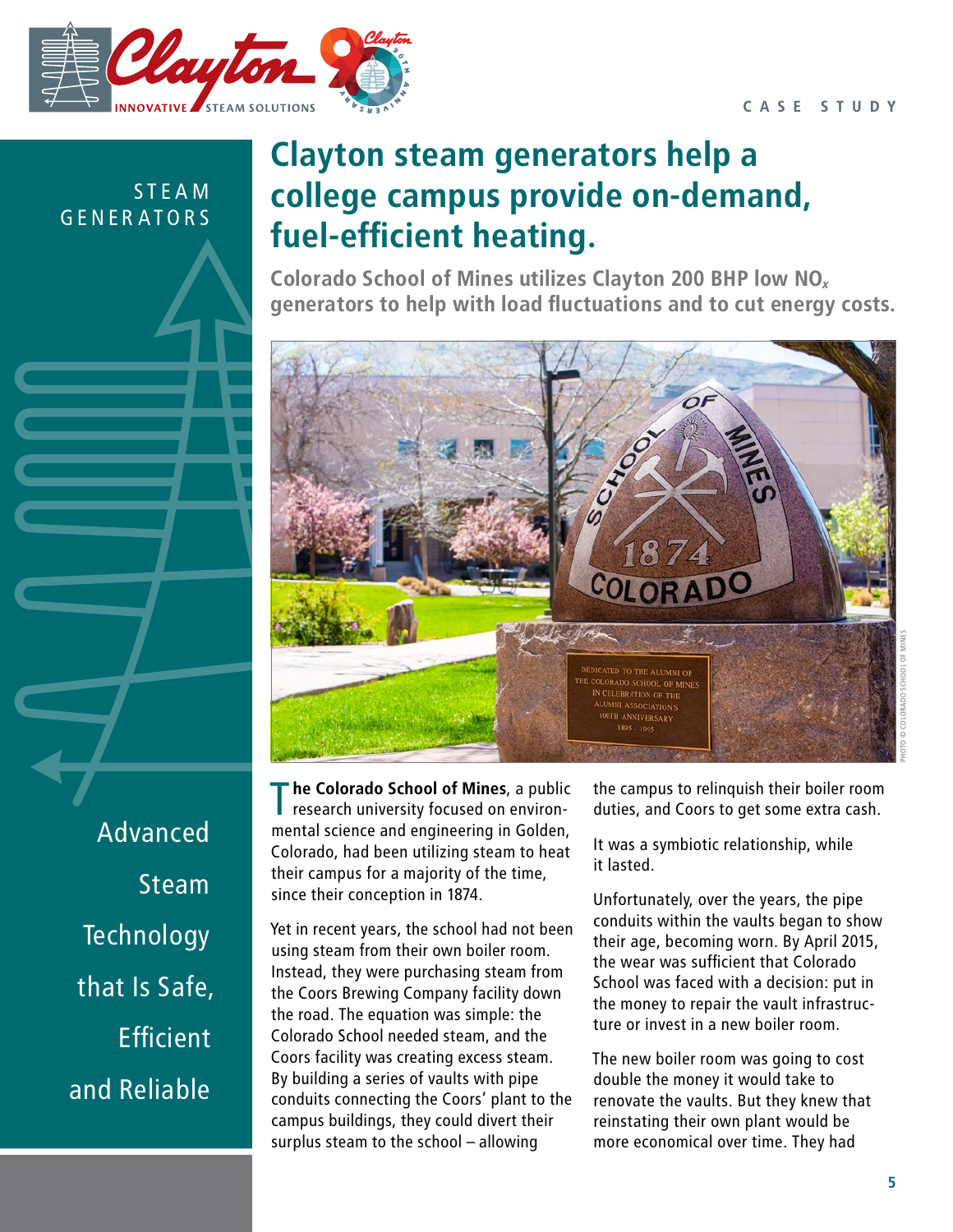



been paying Coors approximately \$13/1000 lbs for their steam, whereas the school could produce steam for \$7/1000 lbs. The return on investment would be seen in no time -- if they obtained the right boilers.

#### **The limits of conventional boilers, and the need for supplemental support.**

With Colorado's notoriously cold winters and the school's sizeable student body, it was clear that Colorado School was going to need conventional boilers to handle the 70,000 pounds per hour (pph) peak loads during the winter months. This is why Legacy Mechanical, the mechanical contractor overseeing the job, obtained two 50k pph conventional steam boilers. Together, these two water tube boilers could easily produce the constant steam load needed for the cold season.

Yet, the school's steam requirements are not always constant – they can be small or huge, depending on the day. And these conventional boilers are not able to quickly adjust to fluxes in

load demands. Even generating more heat for a single shower is difficult.

The problem is that these boilers comprise large tanks of water, all of which needs to be heated to make any amount of steam. They're similar to tea kettles, but only if the kettle

was always full. No matter the amount of tea you need, you have to heat the entire pot. This means the energy used to bring the boiler up to operating temperature will often be disproportionate to the amount of steam used – and it will take a long time.

Thankfully, Legacy Mechanical found a simple solution to help deal with the drawbacks of these conventional boilers: Clayton steam generators.

#### **Fluctuating loads and energy savings, how Clayton Industries got involved**

RMH group, the design engineering company working on the project, knew of Clayton's generators and were confident that the Clayton equipment would be able to pick up the slack from the conventional boilers. RMH, Legacy Mechanical and Clayton, led by Mark Begert, Clayton's regional manager, developed a plan.

Legacy Mechanical purchased two SEOG204-1-FGR steam generators



PHOTO © COLORADO SCHOOL OF MINES

Two Clayton steam generators and horizontal condensate receiver skid (in background)